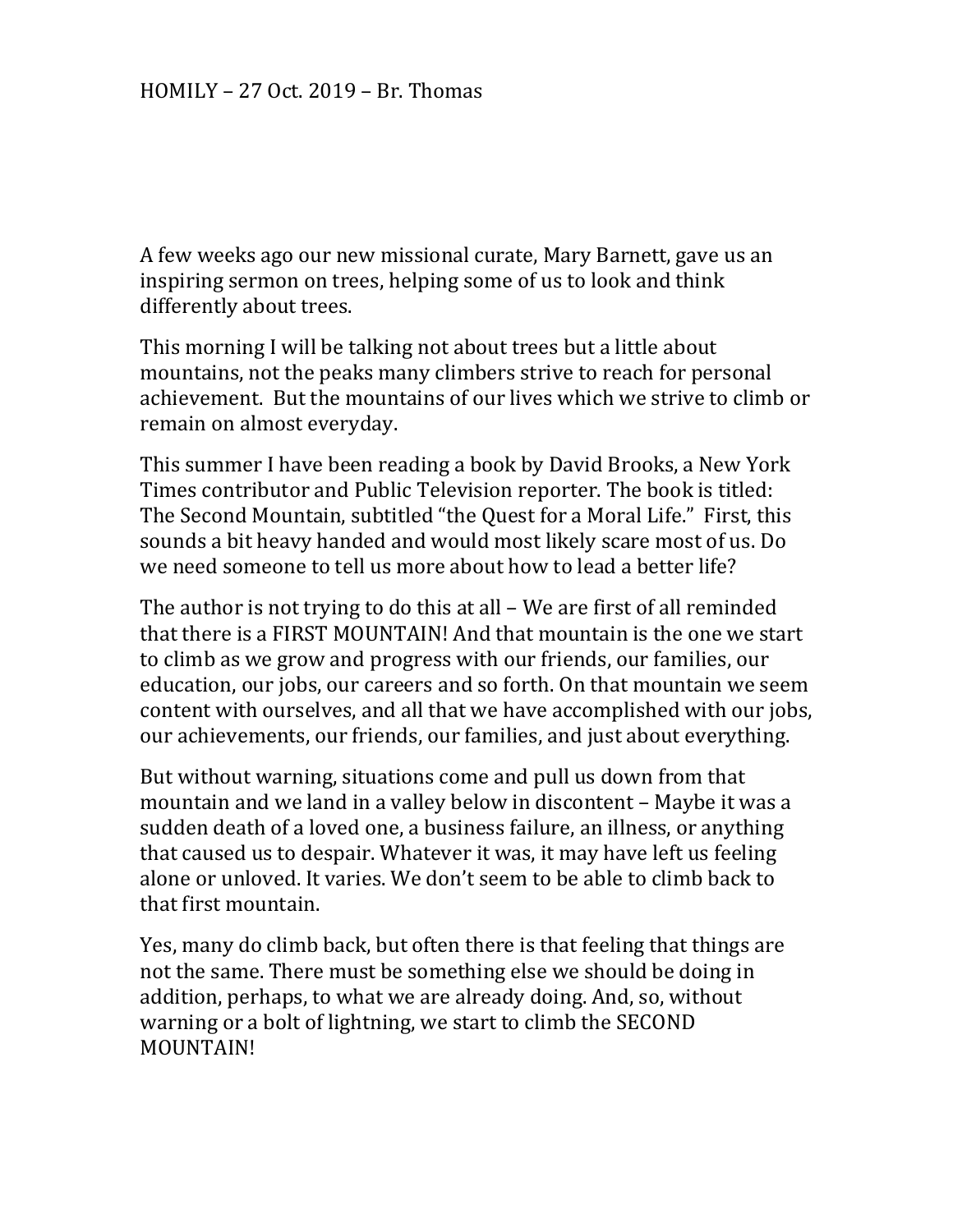Most of us have experienced the Second Mountain without realizing it. Without analyzing too much, we are there and we feel so much better about ourselves and others. Why? Was this the Holy Spirit at work in us? We all are familiar with the saying that God works in mysterious ways, but we still wonder. Needless to say, a change has taken place and we are part of it. A sense of belonging to the human race, a sense of compassion.

As an example, I'd like to tell you a little about my second mountain adventure. When I returned back to Holy Trinity several years after my son Cedrik's death I felt there must be something else I should do beside being an acolyte or reading a lesson every now and then. When I spoke to Mother Maggie, the rector at that time, she suggested that I make an appointment to see Bishop Ahrens, which I did. Bp Ahrens at first thought I had been considering the Diaconate (which was far from my thoughts). She felt God had something else for me. Let's pray about it she said --And right there, in her office, we knelt and prayed.

Well, God did have something else for me to do. By chance I learned about a group of men and women within the Episcopal Church who followed the Rule of St. Benedict. They do not live in monasteries or convents but live in their own homes with their families and serve in their parish churches. With the support of my wife, Ragna, I attended one of their meetings and shortly thereafter was admitted. And now, here I am, a Benedictine. . . on *my* second mountain!

But I am not alone on this mountain. You and many others travelled with me in thought and prayer. I'm sure that some of you too have experienced something similar in life, whether it is a mountain or not. The important thing is to start on the journey, which may have a few detours along the way.

At this point, I'd like to say a few words about others who, without being aware, came to their second mountain:

First, St. Benedict. He was from a wealthy, well-to-do Italian family. While a student in Rome he became disgusted about all that was going on in the city and in the church at the time  $-$  that was in the mid-6<sup>th</sup> century. Leaving the city behind he sought solitude in the countryside and lived as a hermit. Soon his piety inspired others and he later became